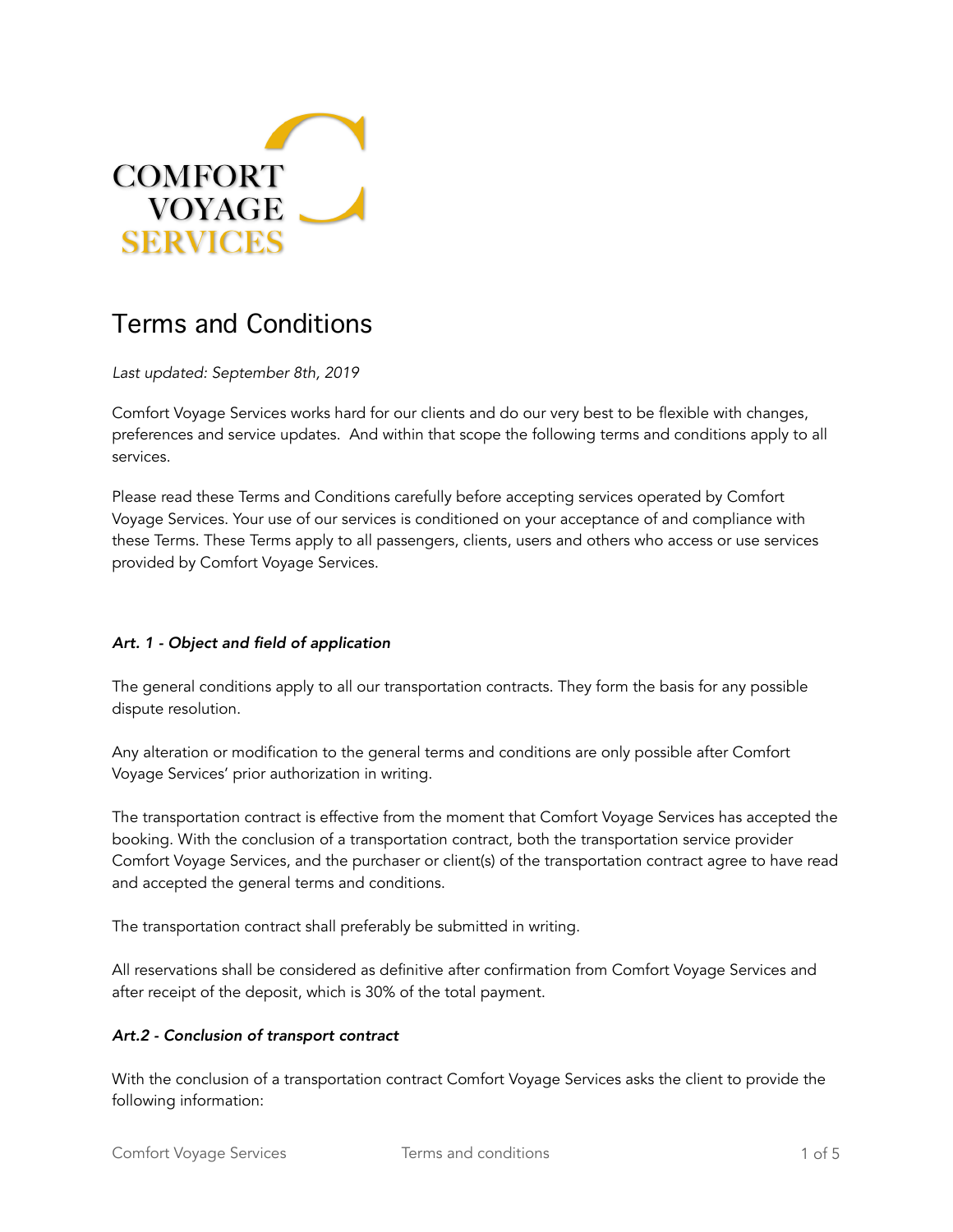- the pick-up address
- time of pick-up
- destination
- flight information (if applicable)
- name of airport (if applicable)
- the number of passengers (with an indication of number of children if a child seat is necessary)
- number of pieces of luggage.

Bear in mind that we bring passengers to the airport at least 3 hours prior to departure of their flight thus enabling us to deliver the passenger(s) in a timely and comfortable manner.

To avoid misunderstandings we require all passengers to make a reservation through the reservation tool on our website. For questions and information we can be reached by phone, in person or in writing.

It is necessary to make the reservation on time so that Comfort Voyage Services can secure the requested transport. We always will send a confirmation email, whereafter the booking is considered final.

# *Art. 3 - Cancellation*

Comfort Voyage Services cannot be held responsible for failing to (correctly) execute the transportation contract in the event of circumstances caused by the passenger(s), and shall be liable for compensation of damages. The loss incurred will be invoiced to the client(s) or purchaser(s).

Changes and/or cancellations are accepted based on availability and having been made outside of at least 72 hours prior to the service date and at the discretion of managers/owners of Comfort Voyage Services and must be in writing and/or reflected on an updated confirmation. Cancellations made within 72 hours of the service date are subject to a 100% cancellation charge.

In the event of the passenger(s) failing to show up on the agreed location and time, the full amount of the transportation contract will be charged.

# *Art. 4 - Correct information*

In order for Comfort Voyage Services to offer the passengers a reliable airport transport we enquire the client(s) to provide the flight number and correct flight arrival times in advance. We strictly adhere to these timetables to pick up the passenger(s). If the passenger(s) are delaying the transport services after landing, the differences in the time lost will be charged at a rate of 12,5  $\epsilon$  per 15 minutes.

In the event that Comfort Voyage Services had been provided with incorrect information, thus resulting in the transportation contract documents being inaccurate, and without any communicated corrections prior to the date of transport by the passenger(s) or client(s), the full amount will still be due.

In the event of changes in flight schedules we may not be able to shift our planning. Comfort Voyage Services reserves the right to cancel the transport at no cost. If the client(s) or passenger(s) wishes, and if the planning of Comfort Voyage Services allows, we will ensure that a driver will be present at the earliest time possible. Unfortunately we are not able to give any guaranties.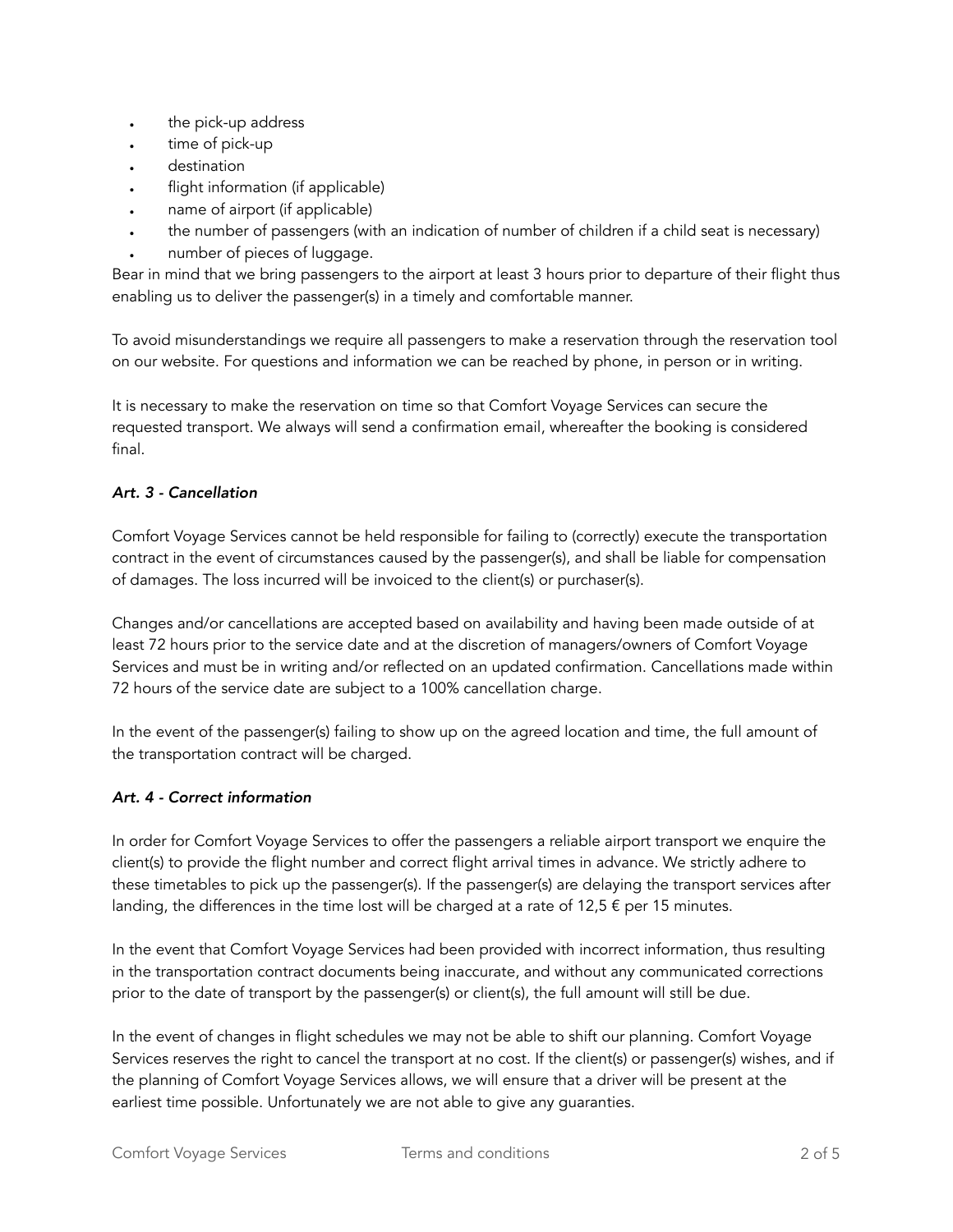In the event of significant changes in the arrival or departure times, the client(s) or passenger(s) are kindly requested to notify Comfort Voyage Service at their earliest convenience. In the absence of such, the full price of transport shall be charged and increased with the waiting time at a rate of 12,5  $\epsilon$  per 15 minutes, plus the cost related to any unnecessary relocation.

## *Art. 5 - Additional costs*

All additional costs such as 'péage', toll or payed parking are included in our rates, unless mentioned otherwise on the invoice, reservation or transportation contract.

## *Art. 6 - Agreements related to collecting passenger(s) for departure*

We expect the passenger(s) to be present at the agreed time and place in order for our services to run smoothly. Should this not be the case, a compensation of  $12.5 \text{ } \in \text{}$  per 15 minutes waiting time shall be charged. This is only applicable when collecting passenger(s) outside of airports, train stations and sea ports.

Before departure, the passenger(s) will be requested to sign a transport document, which serves in the event of verification checks by local authorities on route.

## *Art. 7 - Highway regulations*

Our drivers are responsible to strictly adhere to highway regulations. Under no circumstances is it acceptable for them to violate any of the highway regulations. We also request of all travelling passengers to strictly comply to the highway regulations in regard to the compulsory use of the seatbelt and the child's car seat. The child's car seats are offered free of charge (please provide in advance the number of travelling children). People exempt of seatbelt use must present their exemption document in the event of a police check. For safety reasons we strongly advise all passenger(s) to wear their seatbelts so that injuries can be avoided in the unlikely event of a collision.

Penalties applied in the event of traffic controls due to a negligence of wearing seatbelts or not making use of a child's car seat, are borne to the offender or, in case of minors, to their legal guardian.

Comfort Voyage Services can not be held responsible for cases where a passenger gets injured by a fellow passenger who was not wearing a seatbelt (including passengers who are exempt from wearing a seatbelt). All medical costs associated to the incident are incurred on the individual(s) responsible for the physical suffering.

# *Art. 8 - Transportation of pets*

It is not customary to transport pets. For reasons of hygiene, we cannot accept large pets. We do allow, after approval by Comfort Voyage Services, to transport pets in an animal cage or pet-bag, provided by the owner.

It goes without saying that travelling pets can not cause any disturbance or any form of danger to the driver or any of the passenger(s).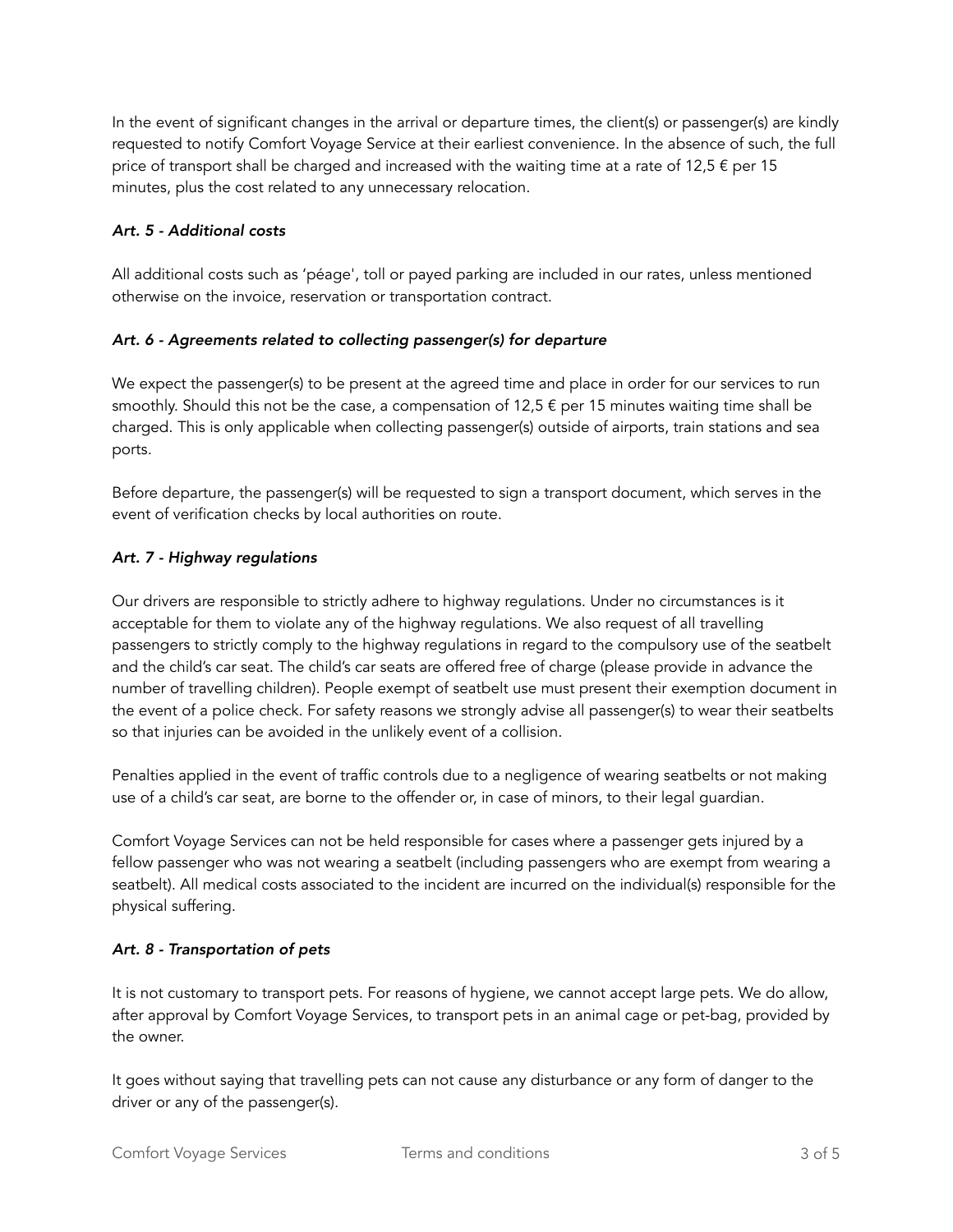The pet will be denied if no pre-approval has been discussed and booked, or when no animal cage or pet-bag is provided.

When the transportation service can not be initiated or completed due to a disturbance, danger or unannounced participation of a pet, the full costs of the transportation contract will be charged to the purchaser.

If it turns out that the travelling animal dirties the vehicle, in any way possible, an additional cost of 150  $\epsilon$ will be charged. The surcharge is immediately to be paid to the driver. Any related additional charges may be taken into account afterwords, including costs related to the unavailability of the vehicle.

## *Art. 8 - Consumption of meals*

We take pleasure by offering you cooled water free of charge during the ride. The consumption of meals or sugared drinks is preferably to be avoided as a courtesy to the passengers following your visit and out of respect for our vehicles.

In the event that the vehicle has been dirtied due to the consumption of meals or sugared drinks, a cleaning fee will be charged starting from 50  $\epsilon$ , immediately to be paid to the driver. Any related additional charges may be taken into account afterwords, including costs related to the unavailability of the vehicle.

#### *Art. 10 - Damages*

A minimum compensation of 150€ will be charged due to any kind of damages done to the vehicle, immediately to be paid to the driver. Our vehicles are always repaired in an official garage. The repair work invoice (labor + parts + taxes) will be charged to the client(s), together with any related costs, including the costs related to the unavailability of the vehicle.

# *Art. 11 - Smoking*

Smoking is strictly forbidden in our vehicles.

# *Art. 12 - Agreements related to delivery of passenger(s) at destination*

Upon reaching the destination the driver will make sure the passenger(s) can exit the vehicle in a safe manner. Luggage and suitcases will be unloaded by the driver and handed over to the passenger(s). Upon simple request and whenever possible, the driver will accompany the passenger(s) to the entrance of an airport or train station and point them in the right direction.

#### *Art. 13 - Code of conduct*

The driver shall engage with the passenger(s) with integrity and in a courteous manner. They have a professional, customer friendly appearance and conform to an appropriate dress code. It is the driver's responsibility to ensure the passenger's experience is as comfortable as possible during the transfer.